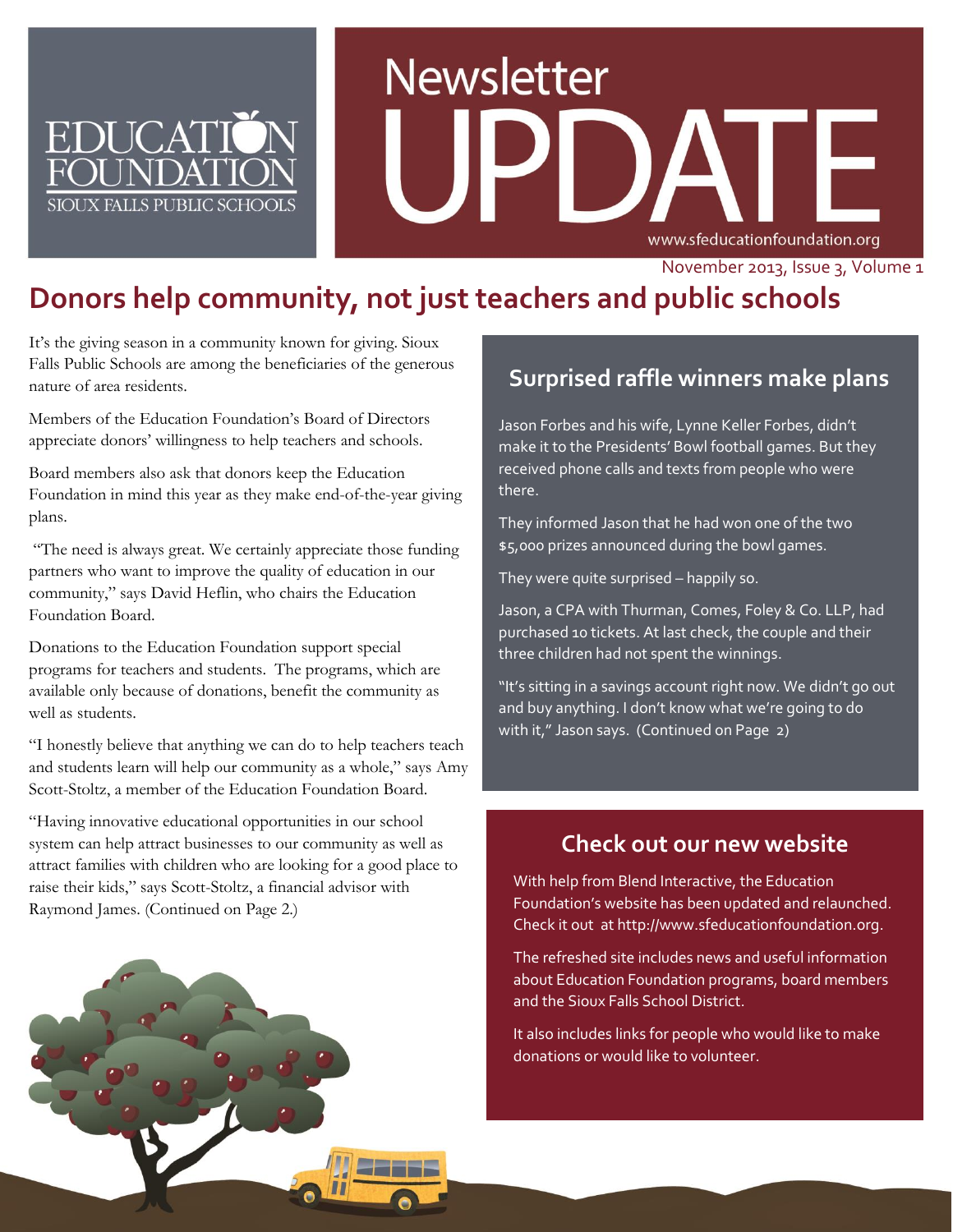

## **Donors help community, not just teachers and public schools** November 2013, Issue 3, Volume 1 / Page 2

(Continued from Page 1)

Scott-Stoltz encourages prospective donors to discuss potential tax advantages with their tax attorney or financial advisor.

Prospective donors may go to the Education Foundation's website at [www.SFEducationFoundation.org](http://www.sfeducationfoundation.org/) or call the Sioux Falls Area Community Foundation at (605) 336-7055.

The Education Foundation maintains two funds with the Community Foundation: an endowment fund and an awards fund.

The end of the year is typically when such funds get the most attention, says Candy Hanson, president and CEO of the Community Foundation.

"It's just a giving time," Hanson says. "It's probably driven by the wealthy, but it's a giving time for everyone."

The Sioux Falls area demonstrates its generosity annually through, for example, donations to the Sioux Empire United Way. Representatives of the United Way say the four-county Sioux Falls area ranks second in the nation in per capita giving, trailing only Palm Beach, Fla.

The most recent fundraising event conducted for the Education Foundation was the Cash for Classrooms Raffle, which concluded at the Sept. 7 Presidents' Bowl football games.

Board members and others sold raffle tickets for \$10 apiece and raised thousands of dollars for school programs. (See sidebar story about this year's raffle winners on Pages 1 and 2.)

Heflin credits past and present board members for stepping to the challenge of making sales. Vernon Brown, Doug Erickson and Meredith Larson led active board members in ticket sales.

Heflin also thanks members of the Presidents' Bowl Committee of Sioux Falls for their cooperation and promotion of the raffle. He is especially appreciative of the support from Presidents' Bowl Committee members Ann Nachtigal, Kay Stenzel and Laura Goodhope.

All of the money raised in the raffle and through other fundraising endeavors supports programs such as Innovations in Education, which this year will award more than 35 grants typically totaling several hundred dollars apiece - to teachers for special programs (see a story about one recent winner on Page 3).

In addition, 64 new teachers are receiving \$100 grants to buy supplies for their classrooms.





Raffle winner Jason Forbes (top left) receives his check from David Heflin. JoAnn Feiock (lower middle) is accompanied by her grandson, Caden Quintanilla (lower left).

# **Raffle winners make plans**

(Continued from Page 1)

The winner of the other \$5,000 was JoAnn Feiock. She bought one ticket upon arriving at the Presidents' Bowl to watch her grandson, Caden Quintanilla, play for Lincoln High School.

She left after the first game and was "extremely surprised" get a phone call later on game night, advising her that she had won the second drawing of the night.

"I haven't decided what to do with it," Feiock says. But, she added, she bought the raffle ticket as sort of a tribute for her grandson's final year at Lincoln. So she might use part of her winnings buy him some gasoline.

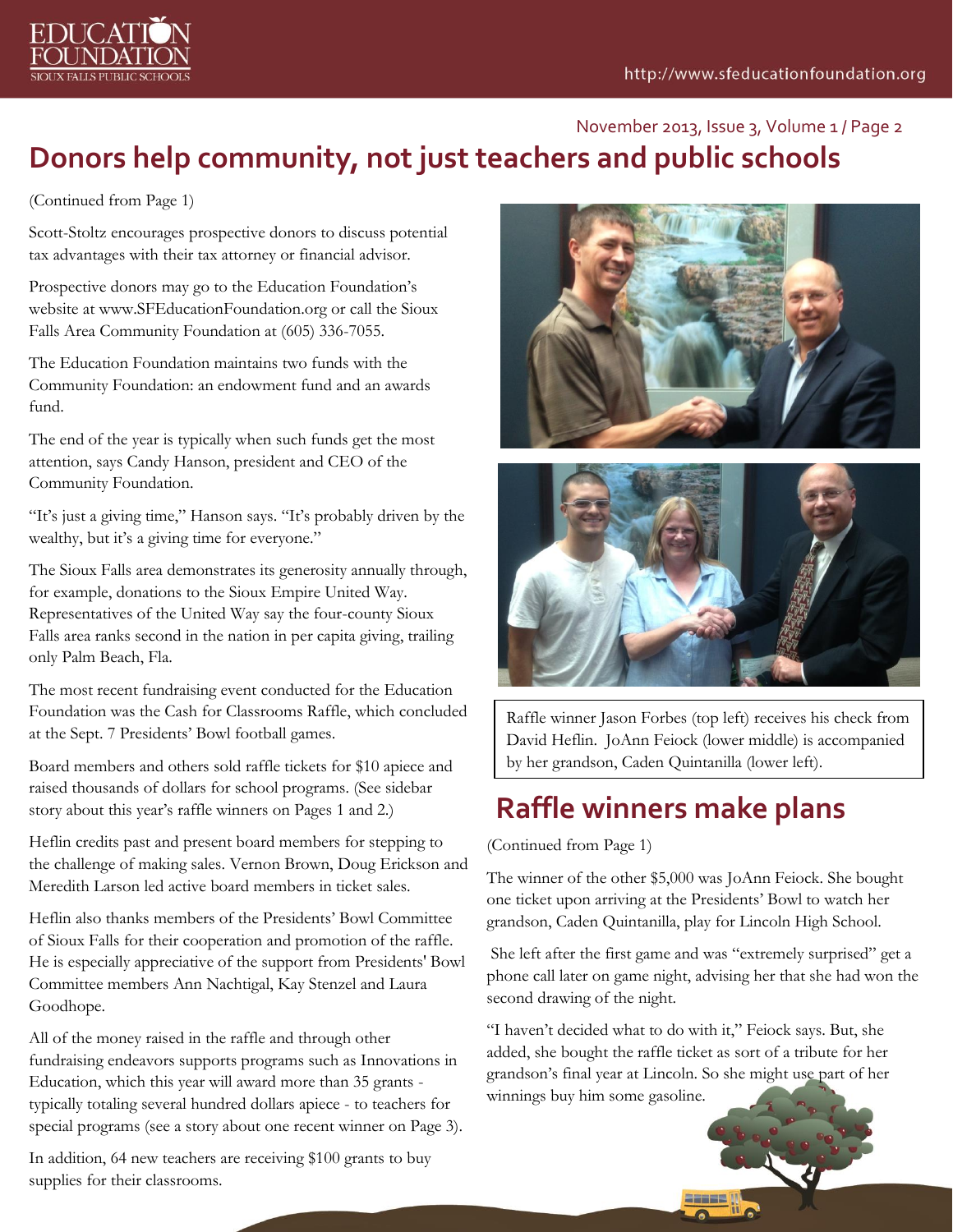

### **Grant helps students study and enjoy music from around world** November 2013, Issue 3, Volume 1 / Page 3

Music teacher April Hokanson has students from around the world in her classroom at Longfellow Elementary School. A grant from the Education Foundation's Innovation in Education program is helping her teach them about the music, dance movements and children's literature from other countries.

"The best part is when students are from that country and can share," Hokanson says. "It becomes very real to them."

Hokanson used a \$681 grant that she received last year to supplement the curriculum with more music, dance supplies and reading materials. She bought magazine subscription, books, CDs, DVDs, and dance accessories and instruments.

The most expensive item is a digital subscription package to Music Express Magazine, which cost \$195. Dance supplies included Rainbow Ribbon Wands, which resemble streamers on sticks. Instruments include an African water drum, which creates a unique sound because its striking chamber is filled with water.

Hokanson uses the Internet site Google Earth to "fly" students to whatever nation and musical culture they are studying. A world map posted on the wall tracks their travels and exploration of the world.

She uses Music Express Magazine, which she bought with grant funding, to help students learn about the culture, history, customs, instruments, rhythms and songs of different countries.

More than 300 students in kindergarten through the fifth grade have benefitted from the enhanced program, which reflects the Sioux Falls School District's goal to help students succeed in a changing world.

In addition to Hokanson, Longfellow, which is at 1116 S. Fourth Ave., is served by an orchestra and band teacher.

Response to her improved music class has exceeded the expectations of the 10th-year teacher.

"It absolutely was a big success. It opened the kids' eyes to the world around them," she says. "We have fun in here!"

Students attend two 35-minute classes per week. Some excited students ask Hokanson what country the class will be visiting next.

Damian, a fourth-grader, said the program is fantastic. "My



April Hokanson displays some of her new music supplies.

favorite part was learning the tango from Argentina," he says.

Mahdi, a fifth-grader, called the program awesome. "I liked the African drums and learning about cultures," he says.

The grant received by Hokanson was among 36 awarded by the Education Foundation during the 2012-2013 school year. Funding from the grants comes from business sponsors and other donors.

Hokanson plans to apply for another grant this year to continue her subscription to Music Express Magazine.

Teachers at any grade level who are employed by the Sioux Falls School District are welcome to apply. Grants are awarded through competitive process. For judging criteria and other information about the program, see [www.sfeducationfoundation.org.](http://www.sfeducationfoundation.org/)